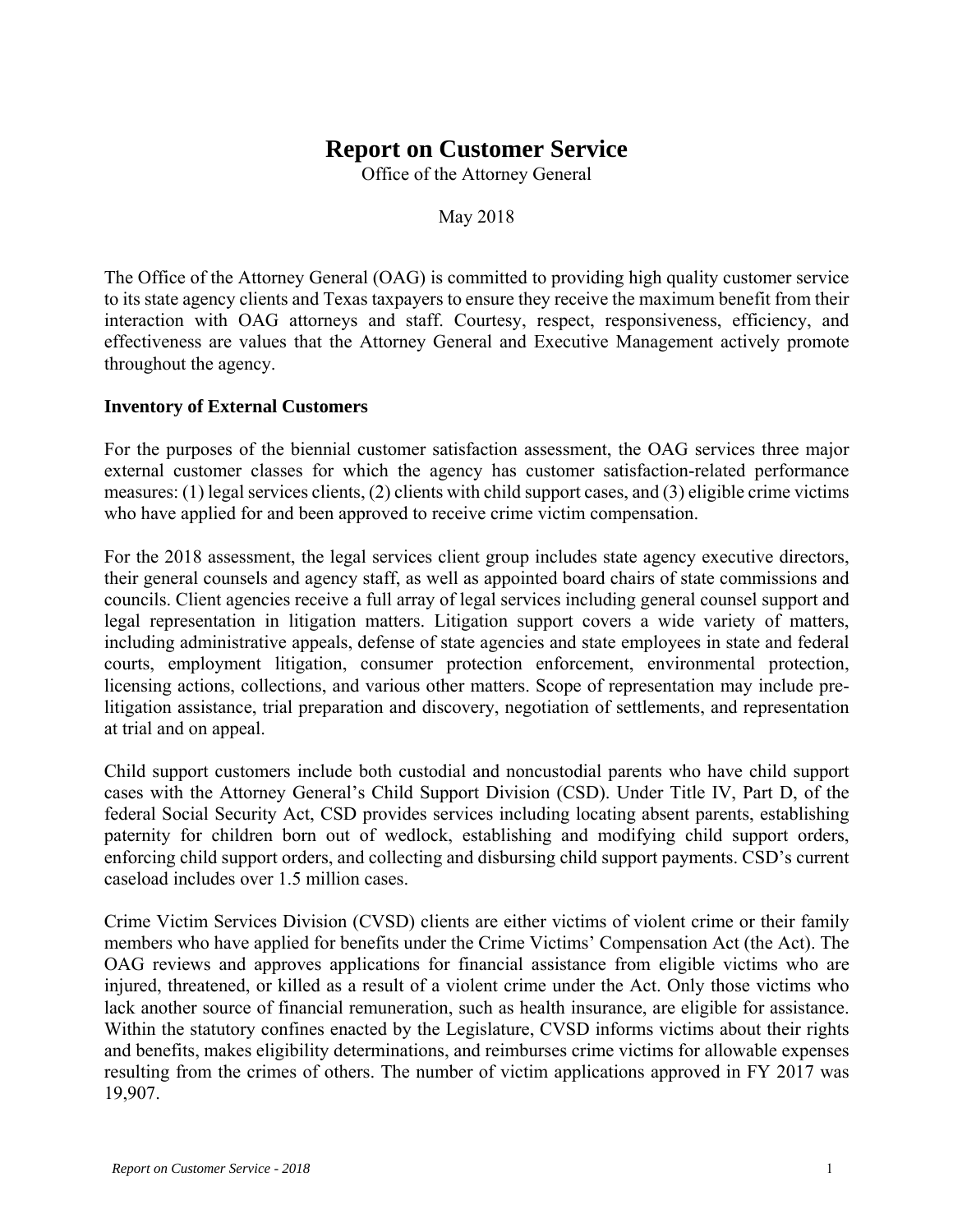# **Legal Services**

## **Information Gathering Methods**

Legal services clients were identified by 10 separate civil litigation divisions within the OAG: Administrative Law, Bankruptcy & Collections, Consumer Protection, Environmental Protection, Financial Litigation and Charitable Trusts, General Litigation, Law Enforcement Defense, Tax, Tort Litigation, and Transportation. These divisions' clients include executive directors, state agency general counsels and client agency staff, as well as appointed board chairs of state commissions and councils with whom the OAG divisions had direct contact when providing legal services. The final combined client list consisted of 577 individuals. Any client identified as receiving services from more than one OAG division was given the opportunity to complete a separate survey for each division with whom they were listed as a client. In total, 762 surveys were offered.

The 2018 legal services survey was conducted online beginning November 7, 2017. A web-based application, developed in-house specifically for this assessment, provides an online survey form and captures survey responses. Clients were e-mailed a link and asked to log in to a page on the OAG website using their email addresses to complete and submit the short survey. When the survey project closed on December 5, 2017, 227 individuals had responded (39 percent), and 286 surveys had been completed (38 percent of those offered). Results of the legal services client satisfaction assessment are based on this sample.

## **Customer Satisfaction Assessment: Clients of Legal Services**

In the 286 survey responses that were submitted, client agencies expressed a high rate of overall satisfaction with legal services received from the Office of the Attorney General. Ninety-eight percent of the respondents expressed overall satisfaction with the legal services they received. Three respondents indicated they were dissatisfied (1 percent), and three respondents (1 percent) indicated they were very dissatisfied with the services they received.

Legal services clients assessed several aspects of the customer service provided by OAG staff, including attorneys' timeliness and communication skills, understanding of the clients' concerns and objectives, and the handling of settlements and litigation. Legal services clients were asked to indicate their satisfaction or dissatisfaction with various statements using a five-point scale: 5 - "very satisfied," 4 - "satisfied," 3 - "somewhat satisfied," 2 - "dissatisfied," and 1 - "very dissatisfied." The final question on the survey asked respondents to rate their overall satisfaction with legal services received from the OAG.

## **Online Legal Services Client Survey Questions**

- Q1: How satisfied are you with the timing of the initial client communication from the assistant attorneys general (AAG) assigned to your cases?
- Q2: How satisfied are you with the instructions you received in the initial client communication about any discovery-hold obligations you have upon notice of the litigation?
- Q3: How satisfied are you with the overall helpfulness of initial client communications?
- Q4: How satisfied are you with the timeliness of written discovery sent out on your client's behalf?
- Q5: How satisfied are you with the tailoring of written discovery requests to the case at hand?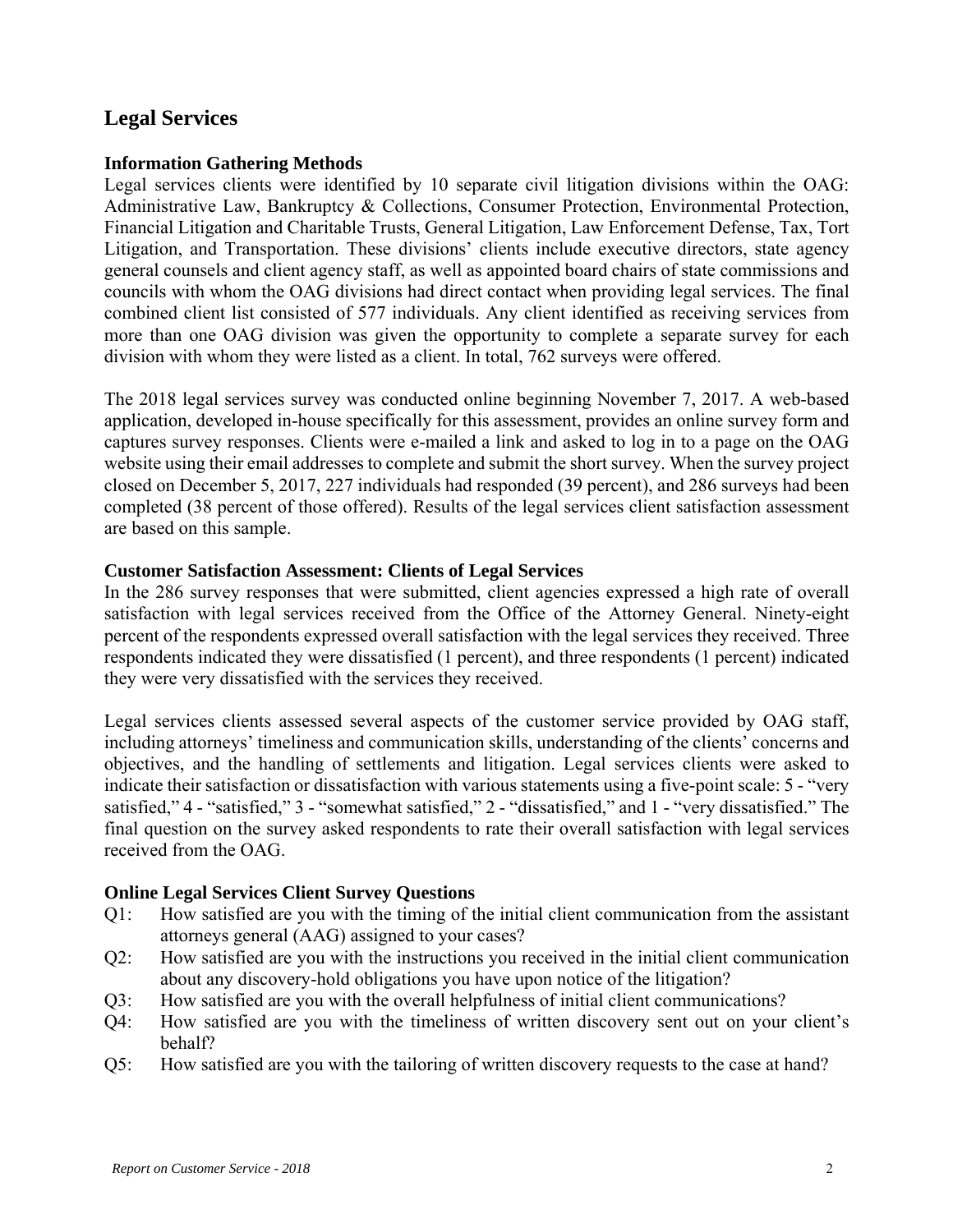- Q6: How satisfied are you with the quality of objections made on your client's behalf in responses to discovery requests?
- Q7: How satisfied are you with the quality of the responses to discovery requests made on behalf of your client?
- Q8: How satisfied are you with the guidance provided in determining your client's responses to discovery requests?
- Q9: How satisfied are you with the timeliness of depositions taken?
- Q10: How satisfied are you with your AAG's preparation for a plaintiff's deposition?
- Q11: How satisfied are you with your client's witness preparation for deposition by AAGs?
- Q12: How satisfied are you with the substantive factual and legal arguments made in pleadings filed on behalf of your client?
- Q13: How satisfied are you with the quality of the writing in pleadings filed on your client's behalf?
- Q14: How satisfied are you with the amount of time you are given to review draft pleadings to be filed on your client's behalf?
- Q15: How satisfied are you with your AAG's preparation for a hearing, trial or appellate argument?
- Q16: How satisfied are you with your AAG's advocacy skills in court?
- Q17: How satisfied are you with your AAG's preparation for mediation?
- Q18: How satisfied are you with any settlements your AAG negotiated on behalf of your client?
- Q19: How satisfied are you with the overall level of communication provided by your AAG regarding your cases?
- Q20: How satisfied are you with the overall style of communication provided by your AAG regarding your cases?
- Q21: How satisfied are you that your AAGs are receptive to your concerns and input regarding key case tasks?
- Q22: How satisfied are you with the legal services provided by the OAG divisions in total?

Responses to specific questions are indicated in the table below.

| Question                                                                                                                                                                                       | 5s<br>Very<br>satisfied | 4s Satisfied | 3s<br>Somewhat<br>satisfied | 2s Dissatisfied | 1s<br>Very dissatisfied | Sum | Average | %Satisfied $(≥3)$ |
|------------------------------------------------------------------------------------------------------------------------------------------------------------------------------------------------|-------------------------|--------------|-----------------------------|-----------------|-------------------------|-----|---------|-------------------|
| 1. How satisfied are you<br>with the timing of the<br>initial client<br>communication from the<br>assistant attorneys general<br>(AAG) assigned to your<br>cases?                              | 143                     | 95           | 13                          |                 | $\overline{2}$          | 254 | 4.0     | 99%               |
| 2. How satisfied are you<br>with the instructions you<br>received in the initial client<br>communication about any<br>discovery hold obligations<br>you have upon notice of the<br>litigation? | 95                      | 74           | 18                          | 8               | $\mathbf{0}$            | 195 | 2.9     | 96%               |
| 3. How satisfied are you<br>with the overall helpfulness<br>of initial client<br>communications?                                                                                               | 136                     | 85           | 20                          | 3               | $\mathbf{0}$            | 244 | 3.8     | 99%               |
| 4. How satisfied are you<br>with the timeliness of<br>written discovery sent out<br>on your client's behalf?                                                                                   | 66                      | 54           | 20                          | 6               | $\mathbf{1}$            | 147 | 2.2     | 95%               |

Table 1: Legal Services Client Survey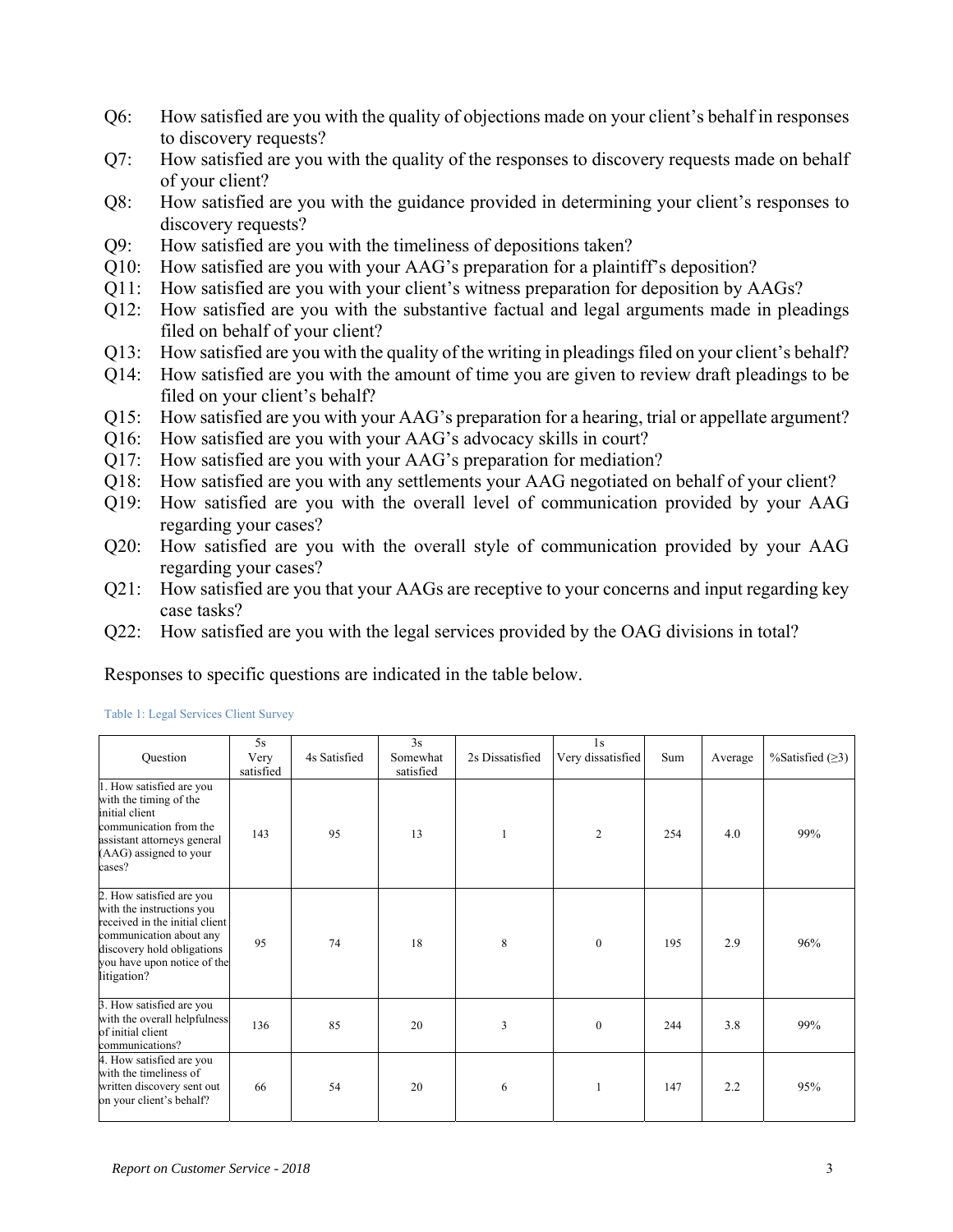### Table 1: Legal Services Client Survey continued

| Question                                                                                                                                   | $5s$<br>Very<br>satisfied | 4s Satisfied | $3s$<br>Somewhat<br>satisfied | 2s Dissatisfied          | 1s<br>Very dissatisfied | Sum | Average | %Satisfied $(≥3)$ |
|--------------------------------------------------------------------------------------------------------------------------------------------|---------------------------|--------------|-------------------------------|--------------------------|-------------------------|-----|---------|-------------------|
| 5. How satisfied are you<br>with the tailoring of written<br>discovery requests to the<br>case at hand?                                    | 71                        | 51           | 17                            | 5                        | $\boldsymbol{0}$        | 144 | 2.2     | 97%               |
| 6. How satisfied are you<br>with the quality of<br>objections made on your<br>client's behalf in responses<br>to discovery requests?       | 72                        | 62           | 18                            | 3                        | $\boldsymbol{0}$        | 155 | 2.3     | $98\%$            |
| 7. How satisfied are you<br>with the quality of the<br>responses to discovery<br>requests made on behalf of<br>your client?                | 70                        | 58           | 18                            | 2                        | $\overline{c}$          | 150 | 2.2     | 97%               |
| 8. How satisfied are you<br>with the guidance provided<br>in determining your client's<br>responses to discovery<br>requests?              | 65                        | 56           | 18                            | 6                        | 3                       | 148 | 2.2     | 94%               |
| 9. How satisfied are you<br>with the timeliness of<br>depositions taken?                                                                   | 44                        | 56           | 16                            | 4                        | $\overline{c}$          | 122 | 1.8     | 95%               |
| 10. How satisfied are you<br>with your AAG's<br>preparation for a plaintiff's<br>deposition?                                               | 57                        | 43           | 12                            | 3                        | $\mathbf{1}$            | 116 | 1.7     | 97%               |
| 11. How satisfied are you<br>with your client's witness<br>preparation for deposition<br>by AAGs?                                          | 57                        | 46           | 14                            | 3                        | $\mathbf{1}$            | 121 | 1.8     | 97%               |
| 12. How satisfied are you<br>with the substantive factual<br>and legal arguments made<br>in pleadings filed on behalf<br>of your client?   | 117                       | 70           | 11                            | $\boldsymbol{0}$         | 3                       | 201 | 3.2     | 99%               |
| 13. How satisfied are you<br>with the quality of the<br>writing in pleadings filed<br>on your client's behalf?                             | 116                       | 66           | 16                            | 3                        | $\overline{4}$          | 205 | 3.2     | 97%               |
| 14. How satisfied are you<br>with the amount of time<br>you are given to review<br>draft pleadings to be filed<br>on your client's behalf? | 86                        | 71           | 25                            | 13                       | 6                       | 201 | 2.9     | 91%               |
| 15. How satisfied are you<br>with your AAG's<br>preparation for a hearing,<br>trial or appellate argument?                                 | 98                        | 55           | 14                            | $\overline{c}$           | $\overline{c}$          | 171 | 2.7     | $98\%$            |
| 16. How satisfied are you<br>with your AAG's advocacy<br>skills in court?                                                                  | 83                        | 57           | 13                            | $\overline{c}$           | $\boldsymbol{2}$        | 157 | 2.4     | 97%               |
| 17. How satisfied are you<br>with your AAG's<br>preparation for mediation?                                                                 | 56                        | 37           | 16                            | $\boldsymbol{0}$         | $\mathbf{1}$            | 110 | 1.7     | 99%               |
| 18. How satisfied are you<br>with any settlements your<br>AAG negotiated on behalf<br>of your client?                                      | 84                        | 62           | 12                            | $\overline{\mathcal{L}}$ | $\mathbf{1}$            | 163 | 2.5     | 97%               |
| 19. How satisfied are you<br>with the overall level of<br>communication provided<br>by your AAG regarding<br>your cases?                   | 130                       | 78           | 23                            | 6                        | $\overline{4}$          | 241 | 3.7     | 96%               |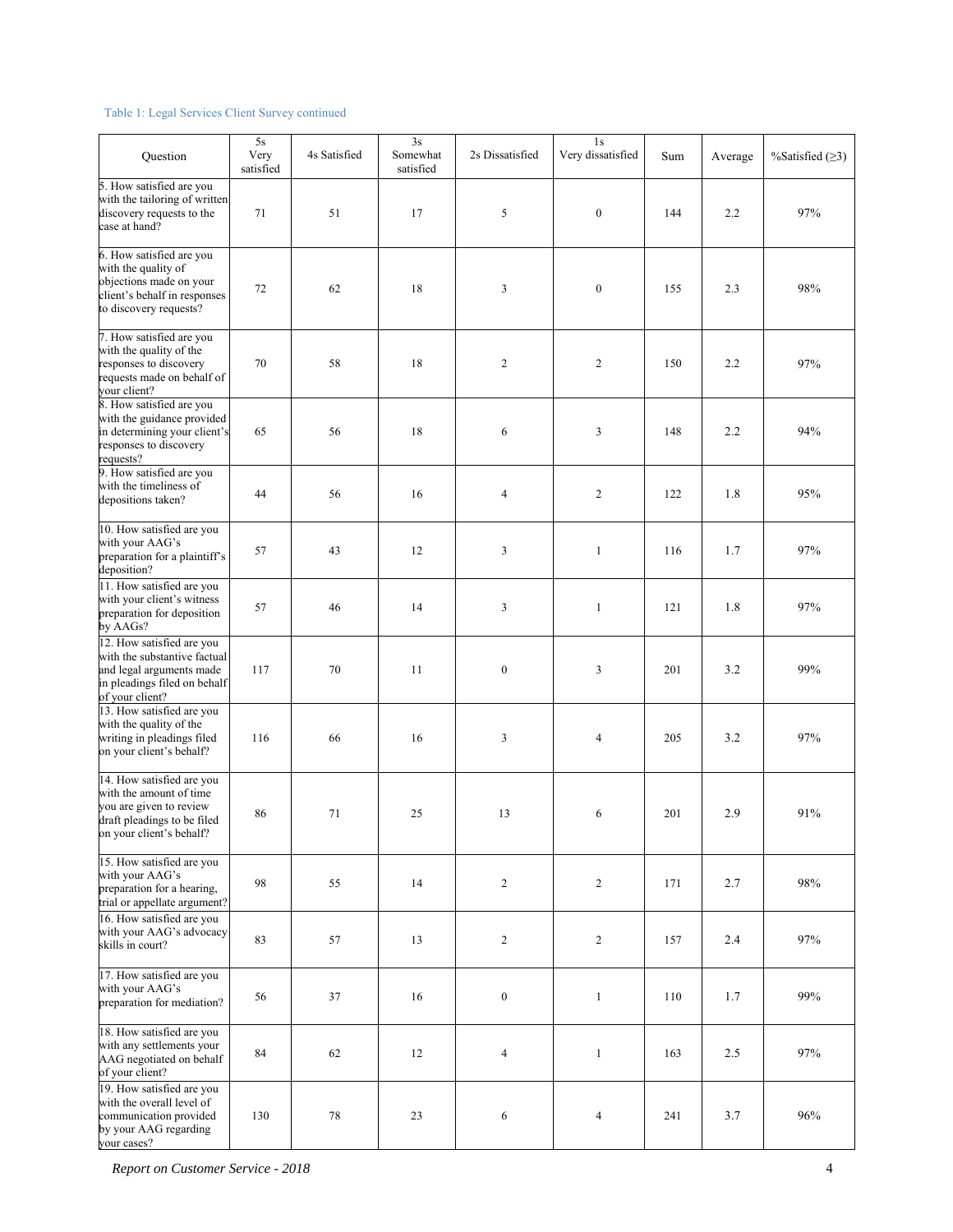#### Table 1: Legal Services Client Survey continued

| Ouestion                                                                                                                 | 5s<br>Very<br>satisfied | 4s Satisfied | 3s<br>Somewhat<br>satisfied | 2s Dissatisfied | 1s<br>Very dissatisfied | Sum | Average | $\%$ Satisfied ( $\geq$ 3) |
|--------------------------------------------------------------------------------------------------------------------------|-------------------------|--------------|-----------------------------|-----------------|-------------------------|-----|---------|----------------------------|
| 20. How satisfied are you<br>with the overall style of<br>communication provided by<br>your AAG regarding your<br>cases? | 134                     | 82           | 14                          | 6               | $\overline{4}$          | 240 | 3.7     | 96%                        |
| 21. How satisfied are you<br>that your AAGs are<br>receptive to your concerns<br>and input regarding key<br>case tasks?  | 146                     | 60           | 23                          | 4               | $\overline{4}$          | 237 | 3.7     | 97%                        |
| 22. How satisfied are you<br>with the legal services<br>provided by the OAG<br>divisions in total?                       | 163                     | 73           | 20                          | 3               | 3                       | 262 | 3.7     | 98%                        |

A comment section was also provided for legal services clients. Responses were shared with all levels of management so that any concerns, complaints, or suggestions submitted by clients can be addressed and appropriate plans of action developed.

# **Child Support**

### **Information Gathering Methods:**

The Child Support Division (CSD) emphasizes continual improvement of customer service by developing programs that encourage direct feedback from customers regarding services.

- In an effort to enhance the accessibility and convenience of child support services to all customers, an ambitious initiative was undertaken to open more customer service storefront locations in areas that had been historically isolated because of distance, lack of public transportation, or population shifts and growth. These smaller locations are equipped to provide immediate case information, accept case-related documents regardless of where the court case is located, and remedy the concern at the point of contact. This initiative has allowed for an increase in responsiveness to the customer needs which increases efficiency. This shift in direction would not have been possible without the advancements in technology and the retraining of staff away from the concept of compartmentalization. Staff are learning to address issues more holistically and understand the entire child support process, so the external customer receives a more accurate and thorough response.
- Customers who visit child support locations around the state are provided customer service surveys, allowing them to give instant feedback regarding the quality of their visit. These cards may be left with the office, placed in a locked customer survey card box in the lobby, or mailed to a central collection site at the CSD State Office. Survey card data is entered into a database, which allows for reports to be run focusing on overall statewide satisfaction or more specific office and regional satisfaction. Survey-card comments and trends in satisfaction rates are reviewed by CSD Executive Management.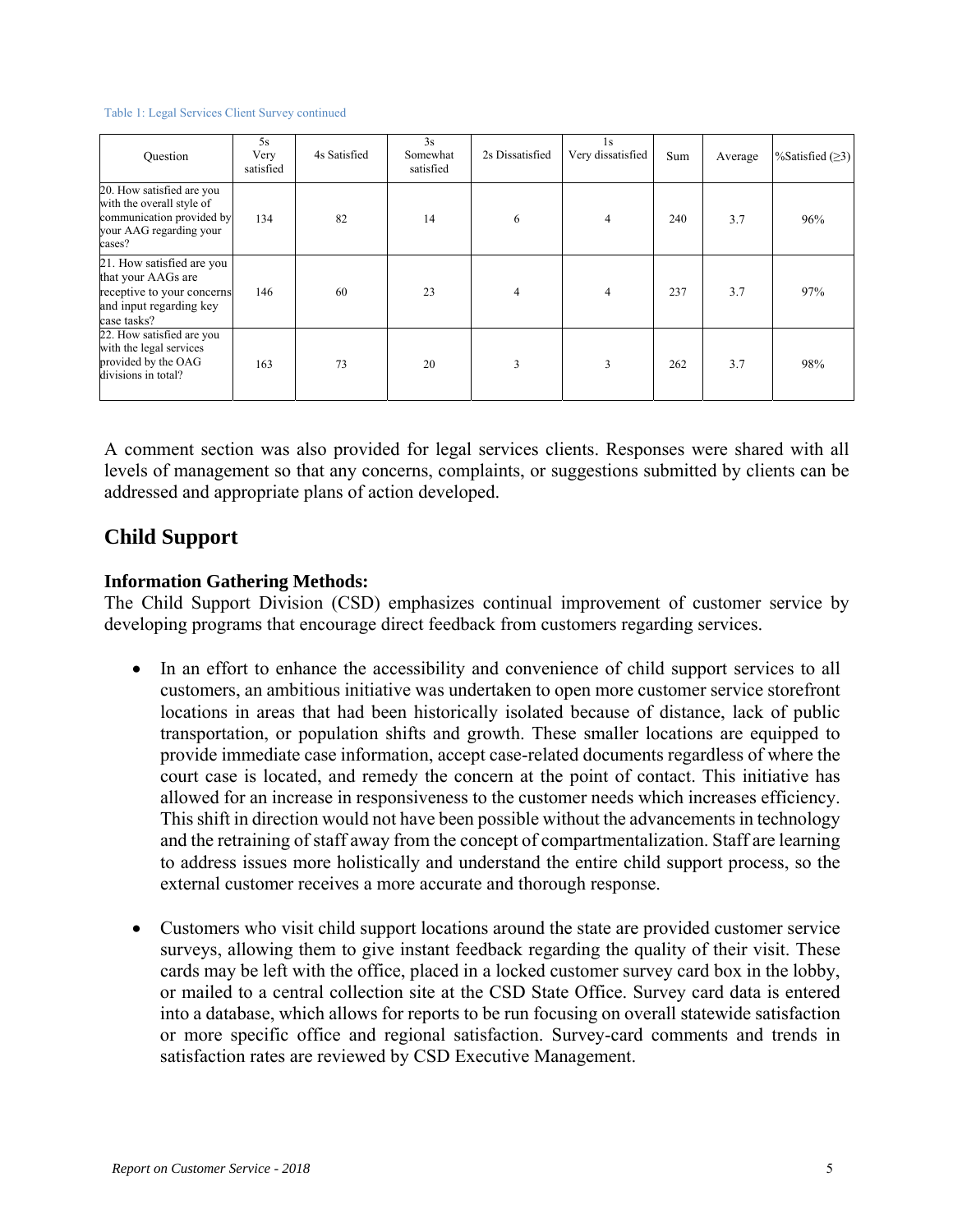- Customers express satisfaction with services through the "compliment" option on the Child Support Interactive (CSI) website, personal customer visit, or telephone. These compliments are then logged and tracked with a "kudos" code, so positive feedback can be recognized.
- Customers have the opportunity to submit comments, complaints and suggestions through the CSI website. Customer suggestions and comments are shared with managers of appropriate business areas for action. Formal complaints are responded to through the agency's ombudsman program, which tracks and resolves complaints at the local office level. If the complaint cannot be resolved at the local office level, ombudsmen at the regional and state offices review and resolve the customer complaint. All complaints are documented through the CSD computer system to ensure uniformity throughout the state.
- In an effort to further enhance the customer's experience when dealing with the CSD, the website and mobile application were redesigned and rolled out to increase accessibility. These steps have made it easier for the customer to access their account information and complete applications without having to call or go to an office.
- Both internal and external customer service has been a cornerstone of the CSD for many years, and there are numerous initiatives that take place within the agency to ensure the highest quality of customer service. The training division has several courses which focus on this topic, and more are being developed, assisted by the ability of organizational leaders to participate in development courses through The University of Texas' Governor's Center leadership development programs.

## **Customer Satisfaction Assessment: Child Support Customers**

### **Customer Survey Cards**

Customer survey cards are available in English and Spanish at all CSD field offices. The cards ask customers to rate their satisfaction with all aspects of their experience at the office, using a five-point scale: 5 is the highest level of satisfaction and 1 the lowest. The questions ask:

### **How satisfied are you:**

| Question 1: with the amount of time you waited to see someone who could help you with your |
|--------------------------------------------------------------------------------------------|
| case?                                                                                      |

- Question 2: with the courtesy of the person at the front desk upon your arrival?
- Question 3: with the courtesy of the person who helped you with your case?
- Question 4: with the knowledge of the person who helped you with your case?
- Question 5: that your questions were addressed?
- Question 6: with the overall experience at the office you visited?
- Question 7: with the office facilities: for example—waiting room, parking, overall appearance and cleanliness?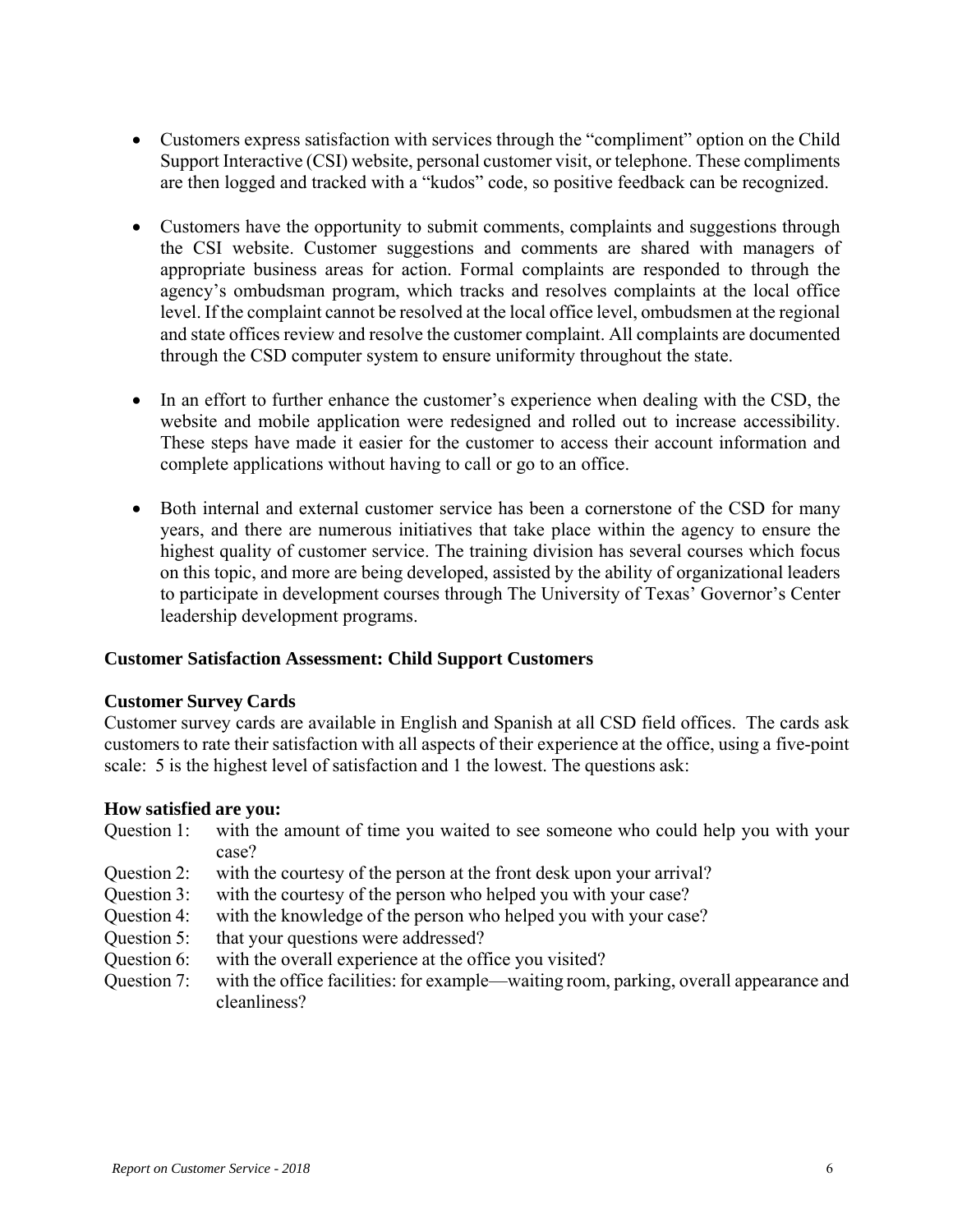#### Table 2: Child Support Survey Card Results

| Ouestion                                                                                                                                      | 5s Very<br>Satisfied | 4s Satisfied | 3s Somewhat<br>Satisfied | 2s<br>Unsatisfied | 1s Very<br>Unsatisfied | Sum   | Average | % Satisfied $( \geq 3)$ |
|-----------------------------------------------------------------------------------------------------------------------------------------------|----------------------|--------------|--------------------------|-------------------|------------------------|-------|---------|-------------------------|
| 1. How satisfied are you<br>with the amount of time<br>waited<br>to<br>vou<br>see<br>someone who could help<br>you with your case?            | 2,858                | 529          | 306                      | 103               | 183                    | 3,979 | 4.45    | 92.8%                   |
| 2. How satisfied are you<br>with the courtesy of the<br>person at the front desk<br>upon your arrival?                                        | 3,729                | 456          | 207                      | 60                | 95                     | 4,547 | 4.69    | 96.6%                   |
| 3. How satisfied are you<br>with the courtesy of<br>the person who helped<br>you with your case?                                              | 3,986                | 256          | 97                       | 25                | 76                     | 4,440 | 4.81    | 97.7%                   |
| 4. How satisfied are you<br>with the knowledge of<br>the person who helped<br>you with your case?                                             | 3,960                | 258          | 112                      | 23                | 81                     | 4,434 | 4.80    | 97.7%                   |
| 5. How satisfied are you<br>that your questions were<br>addressed?                                                                            | 3,955                | 257          | 111                      | 28                | 91                     | 4,442 | 4.79    | 97.3%                   |
| 6. How satisfied are you<br>with<br>the<br>overall<br>experience at the office<br>vou visited?                                                | 3,818                | 376          | 112                      | 34                | 93                     | 4,433 | 4.76    | 97.1%                   |
| 7. How satisfied are you<br>with the office facilities:<br>For example—waiting<br>room, parking, overall<br>appearance<br>and<br>cleanliness? | 3,542                | 394          | 126                      | 31                | 59                     | 4,152 | 4.77    | 97.8%                   |

Between January 2016 and December 2017, a total of 4,571 customers completed survey cards. Of the total cards returned during this time period, 97 percent (rating >3) expressed satisfaction regarding the overall experience at the CSD office they visited (question six).

The survey card also directs customers who have additional comments to the CSI website. CSI offers customers the opportunity to submit comments, problems, and suggestions through the website.

# **Crime Victims**

## **Information Gathering Methods**

In January 2018, a one-page survey was mailed to a sample of 4,960 randomly selected, eligible crime victims and surviving family members who applied for compensation in FY 2017. A selfaddressed, pre-paid postage envelope was enclosed, and customers were asked to respond by February 12, 2018. Three hundred twenty-one (321) eligible victims responded, which is a 6.5 percent response rate and similar to results in prior years.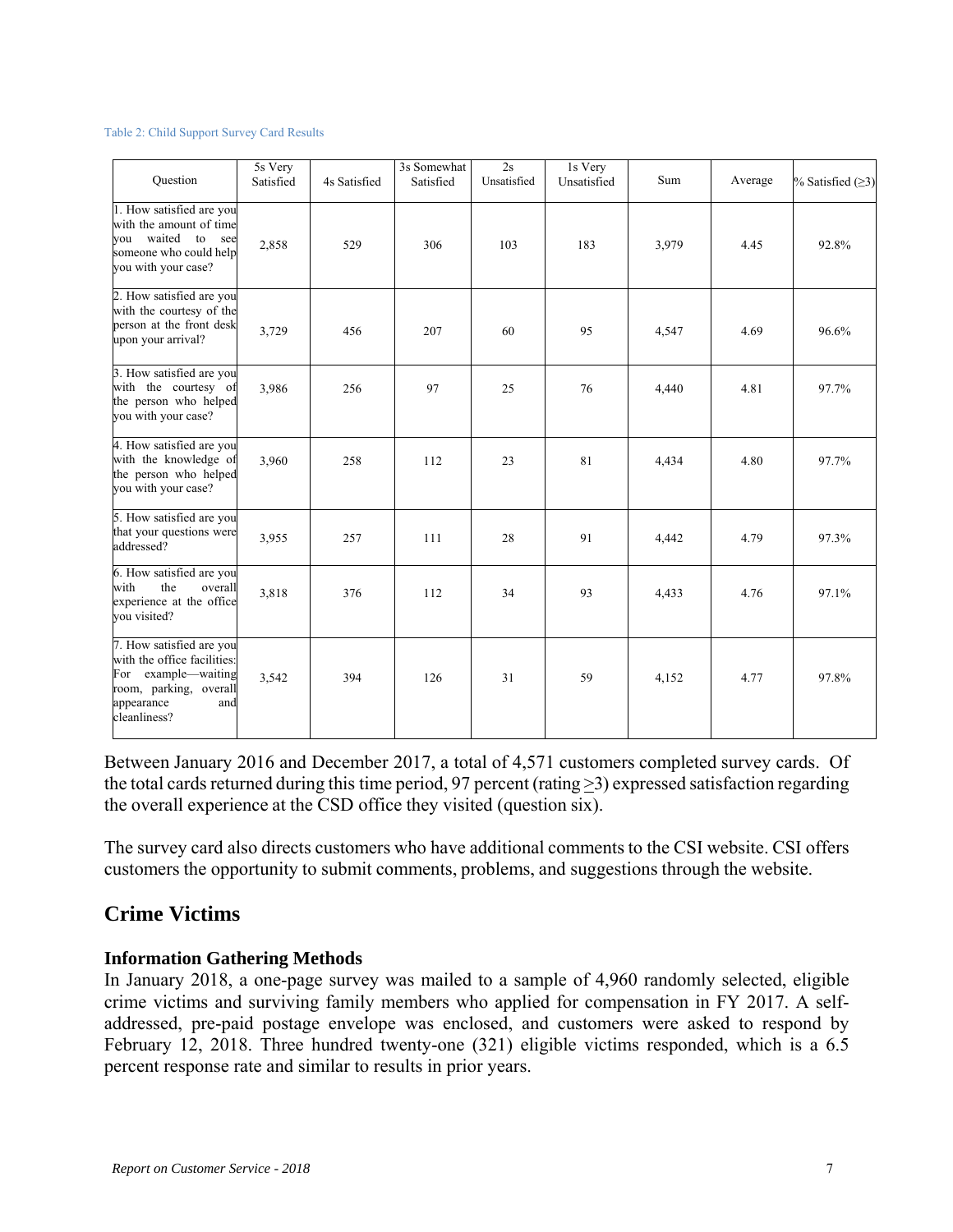## **Customer Satisfaction Assessment: Eligible Victims of Crime**

A one-page survey in English and Spanish was mailed to 4,960 randomly selected beneficiaries of the Crime Victims' Compensation Fund. The survey recipients were separated between those who had already received a payment and those who had been approved for benefits, but had not yet received a payment.

Respondents indicated their agreement or disagreement with the following statements (questions 1- 8) using a five-point scale: 5 - "strongly agree," 4 - "agree," 3 - "somewhat agree," 2 - "disagree," 1 - "strongly disagree," and 0 - "not applicable or don't know."

## **Crime Victim Survey Statement**

- Q1: When calling CVC, I usually talked to someone who could help.
- Q2: When I left a message by telephone, someone called me back promptly.
- Q3: CVC staff listened to my concerns and understood how the crime affected my life.
- Q4: CVC staff answered my questions and provided the information I needed.
- Q5: CVC staff clearly explained the benefits program and application process.
- Q6: The application for CVC benefits was easy to complete.
- Q7: CVC let me know within a reasonable time that my application had been received.
- Q8: CVC let me know within a reasonable time that my application had been approved.
- Q9: Overall, how satisfied are you with the customer service you received from the staff of the Crime Victims' Compensation Program?
- Q10: How satisfied are you with the benefits you received from the CVC program?
- Q11: If you were not satisfied with the award of benefits in your case, what was the main reason for your dissatisfaction?
- Q12: If you were denied some expenses for which you applied, was the reason for the denial clearly explained to you?

| Question                                                                                        | 5s Strongly<br>Agree | 4s Agree | 3s Somewhat<br>Agree | 2s Disagree | 1s Strongly<br>Disagree | Sum | Average | %Satisfied $(\geq 3)$ |
|-------------------------------------------------------------------------------------------------|----------------------|----------|----------------------|-------------|-------------------------|-----|---------|-----------------------|
| 1. When calling CVC,<br>I usually talked to<br>someone who could<br>help.                       | 94                   | 59       | 49                   | 34          | 49                      | 285 | 3.0     | 71%                   |
| 2. When I left a<br>message by telephone,<br>someone called me<br>back promptly.                | 72                   | 56       | 32                   | 33          | 83                      | 276 | 2.6     | 58%                   |
| 3. CVC staff listened<br>to my concerns and<br>understood how the<br>crime affected my<br>life. | 100                  | 56       | 36                   | 35          | 54                      | 281 | 3.0     | 68%                   |
| 4. CVC staff<br>answered my<br>questions and<br>provided the<br>information I needed.           | 106                  | 55       | 40                   | 31          | 57                      | 289 | 3.1     | 70%                   |

Table 3: Crime Victim Survey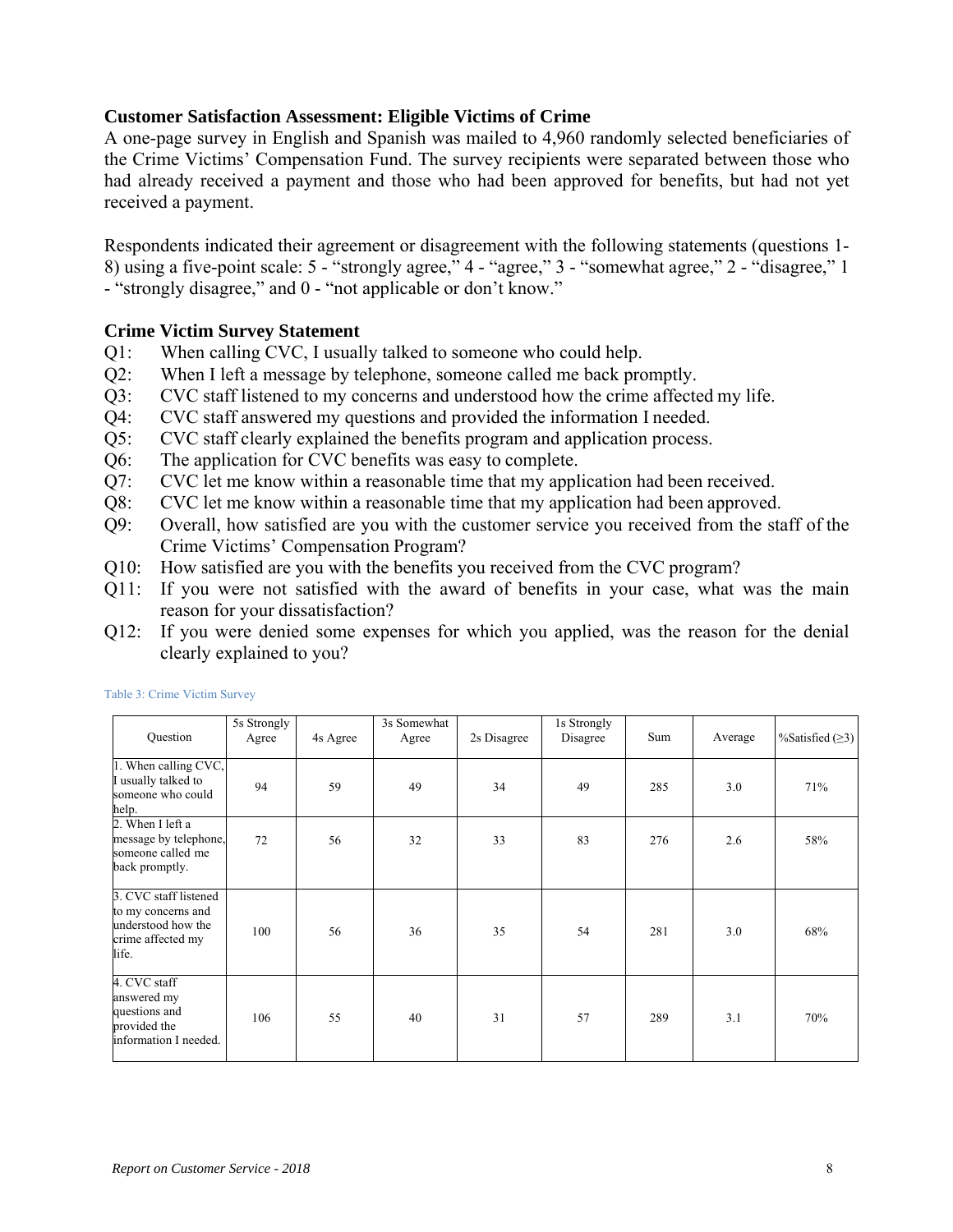#### Table 3: Crime Victim Survey continued

| Question                                                                                             | 5s Strongly<br>Agree | 4s Agree | 3s Somewhat<br>Agree | 2s Disagree | 1s Strongly<br>Disagree | Sum | Average | %Satisfied $(\geq 3)$ |
|------------------------------------------------------------------------------------------------------|----------------------|----------|----------------------|-------------|-------------------------|-----|---------|-----------------------|
| 5. CVC staff clearly<br>explained the benefits<br>program and<br>application process.                | 98                   | 55       | 40                   | 26          | 62                      | 281 | 2.9     | 69%                   |
| 6. The application for<br>CVC benefits<br>was<br>easy to complete.                                   | 103                  | 82       | 56                   | 28          | 38                      | 307 | 3.4     | 79%                   |
| 7. CVC let me know<br>within a reasonable<br>that<br>time<br>my<br>application had been<br>received. | 91                   | 71       | 35                   | 37          | 66                      | 300 | 3.1     | 66%                   |
| 8. CVC let me know<br>within a reasonable<br>that<br>time<br>my<br>application had been<br>approved. | 86                   | 51       | 28                   | 45          | 82                      | 292 | 2.8     | 57%                   |

Question 9 asked customers to rate their overall satisfaction with the customer service they received from the OAG staff within the CVC program. Customers rated their satisfaction on a five-point scale. Out of 301 respondents who answered Question 9, 190 (63%) answered with a three or higher, expressing overall satisfaction with the services received.

All customers surveyed were eligible applicants for the CVC program, but not all had yet received benefits. Per statute, the Crime Victims' Compensation Fund is the payer of last resort – after insurance and other sources of assistance have been exhausted. For those who already received benefits from the CVC program, question 10 asked customers to rate their satisfaction with the benefits they received. If dissatisfied, they were given an opportunity to identify the main reason for their dissatisfaction in question 11.

Out of the 268 customers who responded to question 10 rating their satisfaction with benefits, 60 percent were satisfied, 14 percent were dissatisfied, and 26 percent were very dissatisfied with the amount of benefits received. Out of those responding to question 11 (reasons for dissatisfaction), 38 percent said the amount of the award was too low, 51 percent said expenses were disallowed that they thought should have been covered, 29 percent needed compensation for loss of property—which is not a statutorily covered expense—and 49 percent replied other. Several customers checked more than one "main reason" for their dissatisfaction. Finally, for those denied expenses, question 12 asked customers if the reason for the denial was clearly explained. Of those denied expenses, 14 percent agreed the denial reason was clearly explained, while 5 percent disagreed and 10 percent strongly disagreed.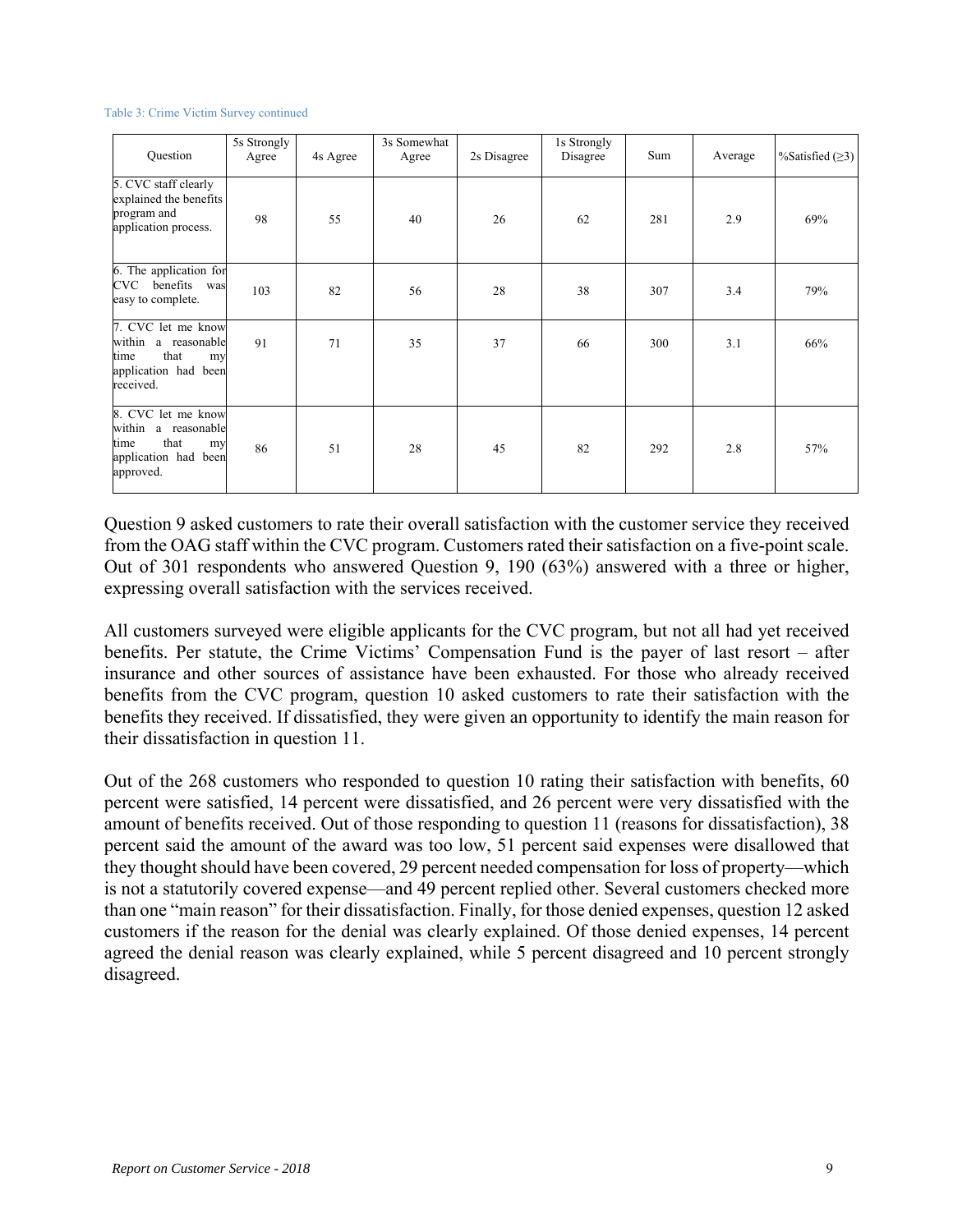### **Follow-Up to Customer Satisfaction Assessment**

In addition to providing customers a forum to address concerns that are special to their cases, the OAG also looks for broader indicators that are instructive as Executive Management continues reevaluating program strategies to ensure all operations are as effective and efficient as possible. The results of the surveys were tabulated and reported to all levels of management. Survey instruments were then provided to division managers. Based on statistical survey results and narrative comments from customers, affected division chiefs are developing responsive action plans. Division chiefs responsible for managing litigation divisions have been tasked with conducting proactive outreach to any client agencies that expressed concerns or suggested improvements to help facilitate candor among respondents. Crime Victim Services and Child Support customers had the option of responding anonymously. While most respondents declined to disclose their identities, any who identified themselves and expressed concerns will be contacted by the appropriate division in an attempt to resolve whatever issues were identified. The OAG will continue to appraise survey methods to increase customer response rates, including additional electronic interface options for customers.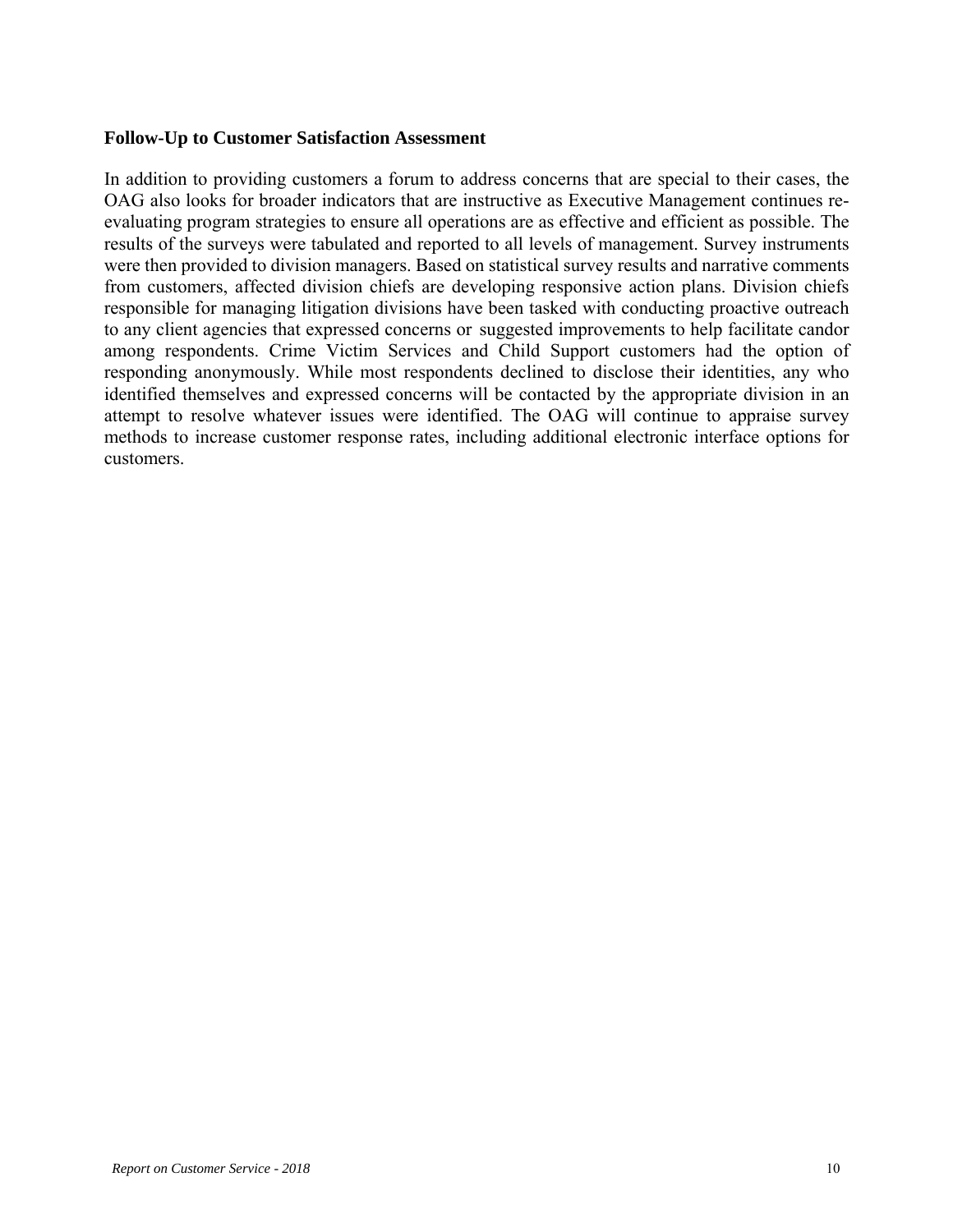# **Performance Measures for Customer Service/Satisfaction**

Table 4 Goal: Provide Legal Services

| <b>Legal Services</b>                                                     | Data   |
|---------------------------------------------------------------------------|--------|
| Percentage of Surveyed Customer Respondents (Client Agencies) Expressing  | 98%    |
| Overall Satisfaction with Legal Services Received                         |        |
| Percentage of Surveyed Customer Respondents (Client Agencies) Identifying | $10\%$ |
| Ways to Improve Service Delivery                                          |        |
| Number of Customers (Client agency heads and/or agency counsel) Surveyed  | 286    |
| Number of Customers (Client agency heads and/or agency counsel) Served    | 577    |
| Cost Per Customer (Client Agency) Surveyed                                | \$2.10 |

### Table 5 Goal: Enforce Child Support Law

| <b>Child Support</b>                                                          | Data      |
|-------------------------------------------------------------------------------|-----------|
| Percentage of Surveyed Customer Respondents (Custodial and noncustodial       | 97%       |
| Parents) Expressing Overall Satisfaction with Child Support Services Received |           |
| Percentage of Customers (Custodial and noncustodial Parents) Identifying      | $<1\%$    |
| Ways to Improve Service Delivery                                              |           |
| Number of Customers (Custodial and noncustodial Parents) Surveyed             | 4,571     |
| Number of Customers (Custodial and noncustodial Parents) Served               | 2,532,539 |
| Cost Per Customer (Custodial and noncustodial Parents) Surveyed               | \$0.15    |
| Percentage of Phone Calls Answered by the Child Support Customer Service      | 89%       |
| Centers                                                                       |           |

## Table 6 Goal: Crime Victim Services

| <b>Crime Victim Services</b>                                       | Data   |
|--------------------------------------------------------------------|--------|
| Percentage of Surveyed Customer Respondents (Eligible Crime Victim | 63%    |
| Applicants) Expressing Overall Satisfaction with Crime Victims'    |        |
| <b>Compensation Services Received</b>                              |        |
| Percentage of Surveyed Customer Respondents (Eligible Crime Victim | 55%    |
| Applicants) Identifying Ways to Improve Service Delivery           |        |
| Number of Customers (Eligible Crime Victim Applicants) Surveyed    | 4,960  |
| Number of Customers (Eligible Crime Victim Applicants) Served      | 19,907 |
| Cost Per Customer (Eligible Crime Victim Applicant) Surveyed       | \$1.19 |

Table 7 Agency-wide: Customer-Related Explanatory Measures

| <b>Explanatory Measure</b>            | Data      |
|---------------------------------------|-----------|
| Number of Customers Identified        | 2,553,023 |
| Number of Customer Groups Inventoried |           |